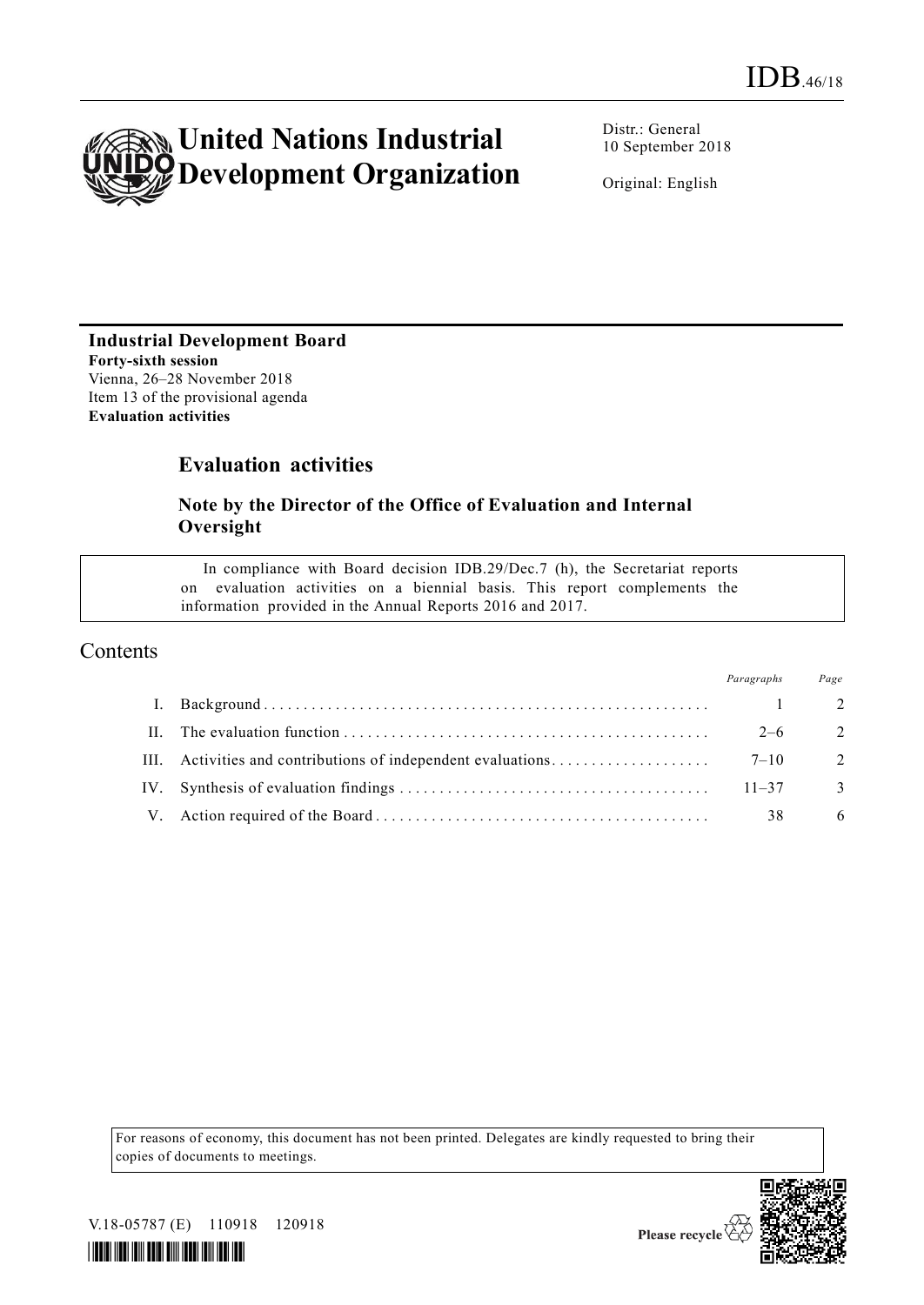# **I. Background**

1. In decision IDB.29/Dec.7, the Board, inter alia, affirmed the importance of Member States receiving objective and credible feedback on the performance of UNIDO country-level programmes based on the findings and lessons learned from independent evaluations. This report is submitted in accordance with paragraph (h) of that decision, which requested the Secretariat to report on evaluation activities on a biennial basis. This report informs on the performance of UNIDO interventions, consolidates evaluation findings and lessons, and draws attention to systematic issues to further enhance UNIDO's development effectiveness. All UNIDO independent evaluation reports are available on the UNIDO website [\(https://www.unido.org/resources/evaluation\)](https://www.unido.org/resources/evaluation).

# **II. The UNIDO evaluation function**

2. During the time covered by this report (2016–2017), and as promulgated in the Director General's Bulletin UNIDO/DGB/2016/01 (27 January 2016) and superseded by the Director General's Bulletin UNIDO/DGB/2016/01/Amend.1 (17 February 2016), the UNIDO independent evaluation function was implemented by the Independent Evaluation Division (ODG/EVQ/IEV), within the Office of the Director General.

3. Following the establishment of a new organizational structure that was promulgated in the Director General's Bulletin dated 31 January 2018 (UNIDO/DGB/2018/02), the Independent Evaluation Division (ODG/EIO/IED) has been co-located under the Office of Evaluation and Internal Oversight (ODG/EIO), within the Office of the Director General. ODG/EIO/IED derived its roles and responsibilities from the UNIDO Evaluation Policy (UNIDO/DGB/2018/08). According to this policy, evaluation serves three purposes: it ensures accountability, supports management and drives learning and innovation.

4. The UNIDO Executive Board considered the work programme and provisional budget of ODG/EIO/IED and approved the budget in the amount of  $\epsilon$ 660,000 for the implementation of the work programme 2016–2017. The budget allocations were used to conduct country, strategic and thematic evaluations and to implement other evaluation activities, including national evaluation capacity-building.

5. In addition, ODG/EIO/IED continued to manage and provide quality assurance for independent project and programme evaluations that were financed from the respective project budgets.

6. To address and overcome a number of challenges faced by ODG/EIO/IED over the past years, the establishment of an Evaluation Trust Fund was proposed to UNIDO senior management and Member States who welcomed this initiative, inter alia to overcome the limited financial resources for strategic and aggregated evaluation products, such as synthesis, country-level and thematic evaluations. The external auditor has also been supporting this initiative.

# **III. Activities and contributions of independent evaluations**

### **Evaluations**

7. During 2016–2017 four thematic evaluations were finalized, namely: UNIDO ozone depleting substances projects under the Montreal Protocol with emphasis on countries in the European and the Latin American and Caribbean regions; UNIDO's partnerships with donors; the mid-term evaluation of UNIDO's Programme for Country Partnership (PCP); and UNIDO's Staff Competency Development. One impact evaluation of UNIDO's industrial energy efficiency-related programmes was launched in October 2017.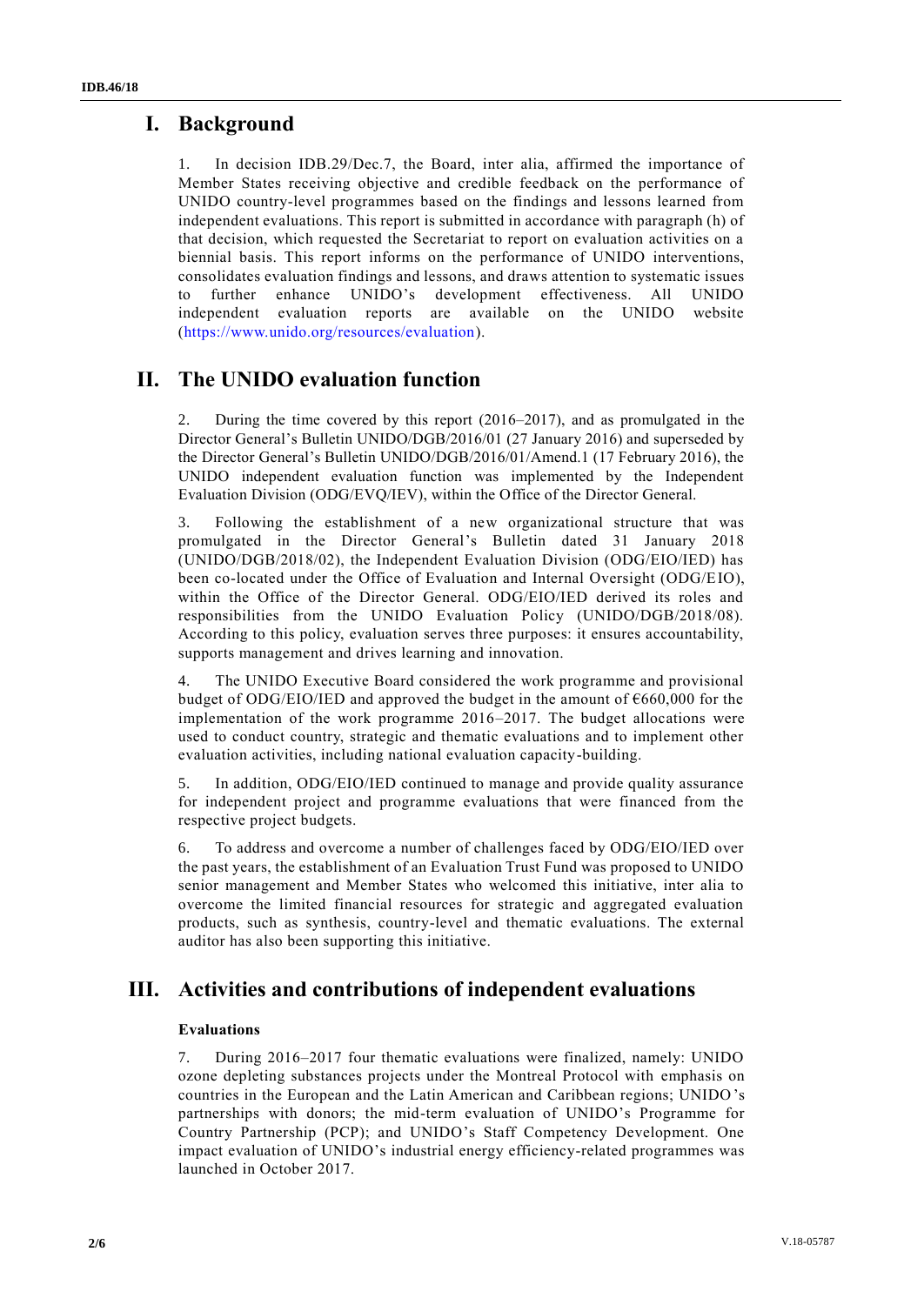8. Two country-level evaluations were conducted, namely in countries of the Latin American and the Caribbean region (Dominican Republic, Guatemala and Nicaragua), and in the United Republic of Tanzania. One country evaluation (Nigeria) was still ongoing by the end of 2017. In addition, ODG/EIO/IED continued to manage and provided quality assurance for a large number of independently conducted project evaluations.

### **Learning and evaluation capacity-building**

9. Through a management response system, acceptance and implementation of evaluation recommendations continued to be monitored. During the reporting period 2016–2017, a total of 397 recommendations were issued. The acceptance rate (fully/partially accepted) of recommendations remained high, with an average of 96 per cent. Regarding the implementation status for recommendations issued in 2016, and for which the one-year follow-up cycle was completed by 2017, 54 per cent of the recommendations for which information was provided had been implemented, 38 per cent were still under implementation and 8 per cent had not been implemented at the time of reporting. Information on the level of implementation for recommendations issued in 2017 will be provided in a future report to the Board.

10. Briefings to Member States were held on a regular basis and covered mainly the findings of thematic and country evaluations. To respond to the demand from counterpart ministries to support and strengthen their evaluation capacities, a workshop on evaluation and evaluation management was held in Mexico (2017). The workshop was a regional training for UNIDO counterpart ministries in Central America and in the Caribbean region.

## **IV. Synthesis of evaluation findings**

### **General findings**

11. From 33 evaluation reports issued in 2016 and 2017, it can be concluded that the **relevance** of UNIDO projects and programmes was high. Their objectives were based on needs/challenges of target institutions/enterprises and were in general well aligned to government policies, strategies and priorities. The objectives addressed key challenges to inclusive and sustainable industrial development (ISID).

12. **Ownership** by counterparts and their participation of were seen as positive contributions to relevance, efficiency, effectiveness, and sustainability of interventions. In a few cases however, communication with stakeholders, documentation, discussion and exchange of experience were found to be weak. For example, this was found to be the case regarding on-grid and off-grid renewable energy installations and their contribution to rural development. The limited discussion and exchange resulted in limited dissemination of results and reduced prospects of sustainability.

13. Excellent to good **performance** and output level results were reported in a majority of evaluation reports. In several cases, however, it was too early to assess outcome or impact level results. Challenges when making evidence -based statements on impact often related to weak log frames, lacking measurable indicators for project performance and clearly defined quantitative targets, and to a lack of detailed monitoring data to assess outcome and impact.

14. **Alignment** with countries' plans to achieve Goal 9 and support of related SDGs relevant to UNIDO's ISID mandate in a quantifiable and measurable manner was not evident in all cases.

15. In terms of **efficiency**, UNIDO's role and contribution, as well as the financial and in-kind contributions of the counterparts, were appreciated. In some instances, difficulties were reported in staffing project field teams and in enhancing their coherence by training and mentoring new recruits. The need to strengthen cooperation with funding agencies was also reported in some cases.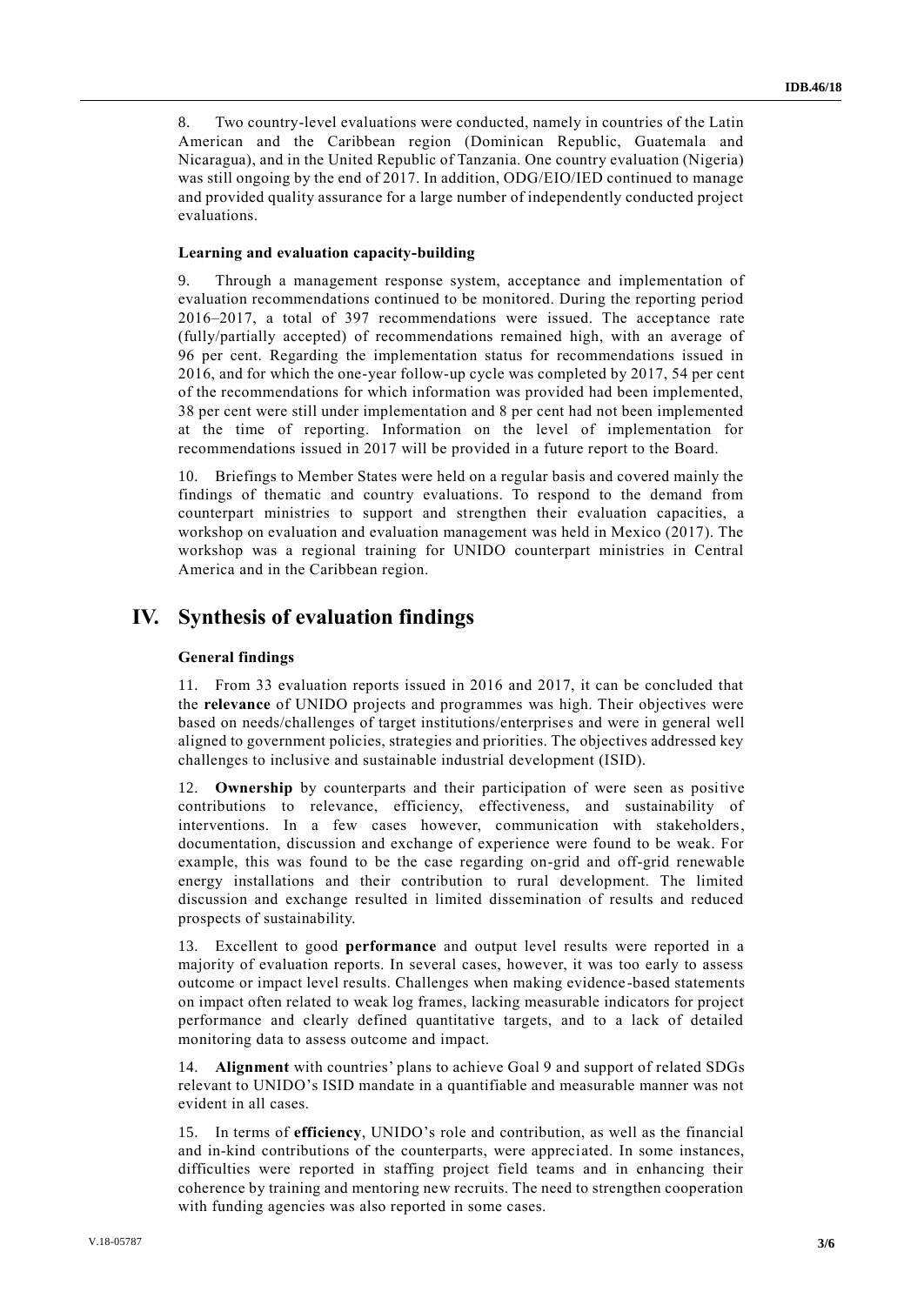16. The **likelihood** of financial, technical and organizational **sustainability** varied from good to problematic, depending on the quality of programme/project design and the establishment of an inter-ministerial follow-up group or committee, or a similar mechanism, to monitor and advise.

### **Key findings from country evaluations conducted during 2016–2017**

### Relevance

17. UNIDO activities in the countries evaluated were in general well aligned with national industrial development priorities as well as with the United Nations Development Assistance Frameworks and United Nations Development Assistance Plans. However, alignment of projects with national priorities did not happen in all cases or to the desired extent in the context of a strategic dialogue with the countries. Since UNIDO implements projects funded by donors and does not possess any significant resources of its own to fund projects, projects align primarily with donors' mandates. UNIDO's support was generally acknowledged and appreciated by counterparts, but sometimes political recognition was uneven and UNIDO's profile was not evident.

### Effectiveness

18. There were limited synergies between UNIDO projects in evaluated countries. Reasons were the conception of the projects as individual unrelated interventions, funding uncertainties or structural issues. This led to rather isolated interventions, which were fragmented geographically, thematically and institutionally, lending themselves to limited synergies.

19. In the United Republic of Tanzania, the most notable successful intervention was the strengthening of the analytical technical capacity of the National Bureau of Statistics and of the staff of the Ministry of Industry, Trade and Investment. This intervention had an influence on the five-year development plan 2016/17–2020/21, "Nurturing Industrialization for Economic Transformation and Human Development".

20. Results in environment and energy projects funded by the Global Environment Facility were clearly identified at the design stage and had been achieved or were likely to be achieved. The most relevant example, the "mini-grids" project in the United Republic of Tanzania, should reach a large number of beneficiaries once all small hydropower mills are operating. The project also took a corporate social responsibility approach, integrating into its business model actions that further social good and make a positive impact on the environment and stakeholders, including employees, investors and communities.

21. The achievement of results of the biomass-based electricity generation project (ID 100288) in the Dominican Republic was found to be threatened, unless the risks associated with the identification of a suitable new beneficiary or beneficiaries and financing schemes are promptly managed.

22. Results from projects related to renewable energies and cleaner production were diverse. The results in Guatemala and Nicaragua of projects related to cleaner production appeared satisfactory, with the centres operating actively. However, little evidence of results was available regarding some projects, such as the observatory of renewable energies (ID 1001433).

23. In all countries, the projects funded by the Multilateral Fund for the Application of the Montreal Protocol, as well as those related to the application of the Stockholm and Minamata Conventions had achieved their objectives or were likely to achieve them.

24. The support to the development of national quality infrastructure was in general effective, such as the development of national metrology laboratories in Guatemala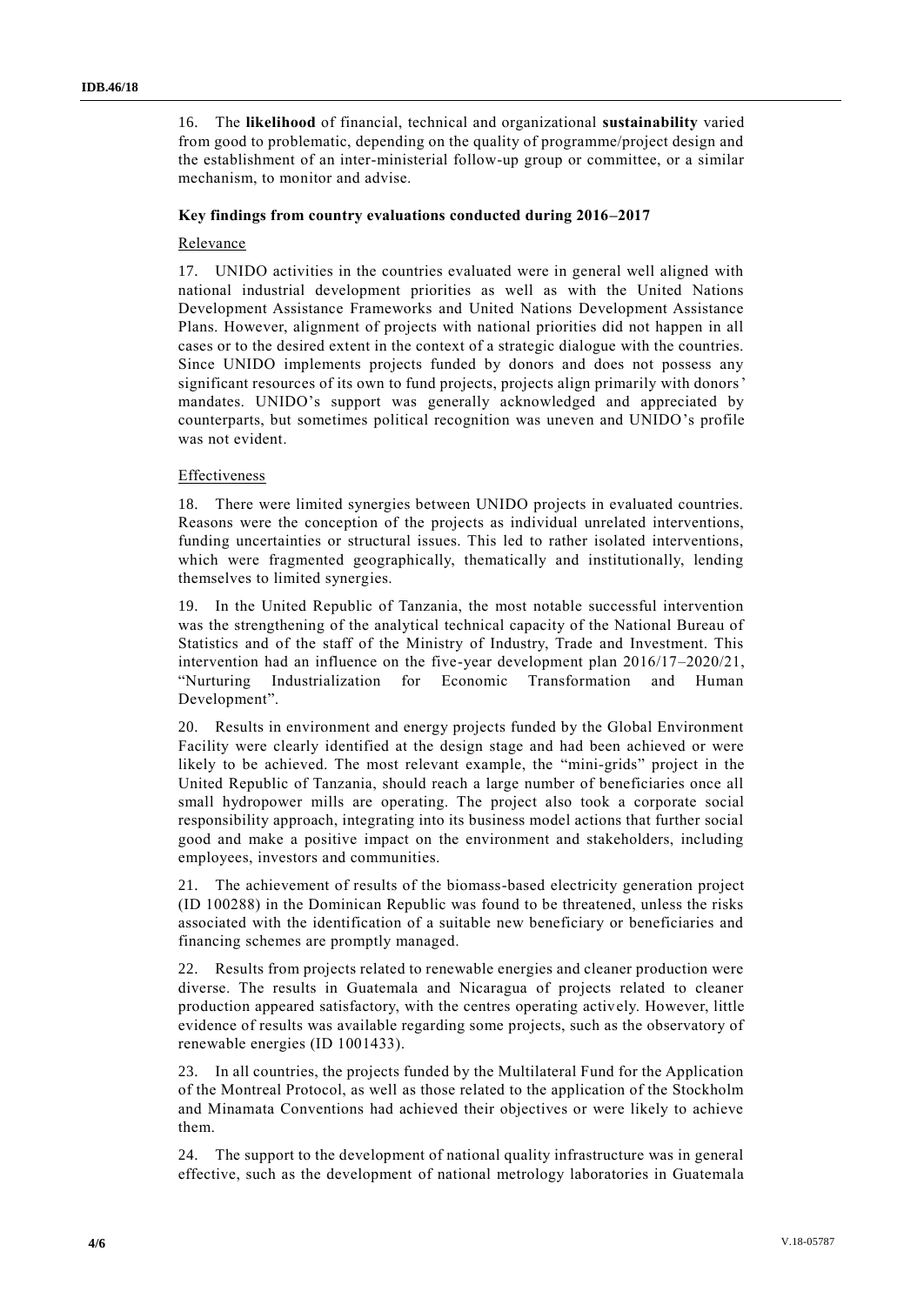and Nicaragua. However, their contribution to increasing exports could not be ascertained.

25. In Guatemala, Nicaragua and the United Republic of Tanzania, several UNIDO projects aimed to contribute to poverty reduction and the creation of shared prosperity. The cacao sector in Nicaragua was supported consistently by some of the projects, such as those to strengthen management of natural resources in Bosawas (ID 102026) and to promote areas affected by hurricane Felix (NIC/09/003). These initiatives were precursors of the PROCACAO programme (ID 120021). This project was ongoing at the time of the evaluation and was considered highly likely to achieve its intended results. The ongoing regional programme to improve productivity of shrimps (ID 140337) was also deemed well oriented towards achieving its intended results in Nicaragua and the Dominican Republic.

26. Long-term benefits of UNIDO projects were found at the macro, meso and micro levels. There were also examples of potential multiplier effects. At the micro level, the outreach to end-beneficiaries was generally rather small.

#### Gender and youth

27. Many references to gender and youth were found in most projects. However, gender and youth were not fully mainstreamed. Youth, with a few exceptions, received less attention than the gender dimension. Despite this fact, evidence was obtained of projects having benefitted men and women equally and significantly, and to a lesser extent also the young population.

#### Project implementation

28. Overall, governments were highly satisfied with the collaboration with UNIDO. UNIDO was seen as a trusted, long-term partner. The technical expertise provided by UNIDO was greatly valued.

29. Monitoring and evaluation of projects during implementation is an aspect to improve in many cases. Most importantly, documentation of results was systematically scarce.

30. The implementation modality of the PROCACAO project in Nicaragua was regarded as a significant strength of UNIDO in this project, with UNIDO's "Technical Accompaniment Unit" working in close collaboration with central and regional government institutions and promoting and reinforcing links with communities.

#### **Key findings from thematic evaluations**

#### *UNIDO's partnerships with donors*

31. The evaluation demonstrated positive partnerships performance overall. UNIDO is favourably perceived as a relevant and good value-for-money partner who can deliver results on the ground for its key funding partners.

32. The evaluation highlighted some key areas for improvement. Firstly, there were concerns regarding the extent to which UNIDO contributed to long-term sustainable results in relation to corporate results towards ISID objectives and the global targets for Goal 9. Secondly, strategic relationships were felt to be facing challenges as funding partners shift priorities.

33. UNIDO requires a comprehensive partnership strategy and system to guide how funding partnerships are approached and managed at an Organization-wide level. Much of resource mobilization is left to project managers. While current efforts are appreciated by funding partners, it is insufficient to address more strategic partnership requirements. As a result, UNIDO was not fully seizing the available opportunities for improved long-term funding partnerships.